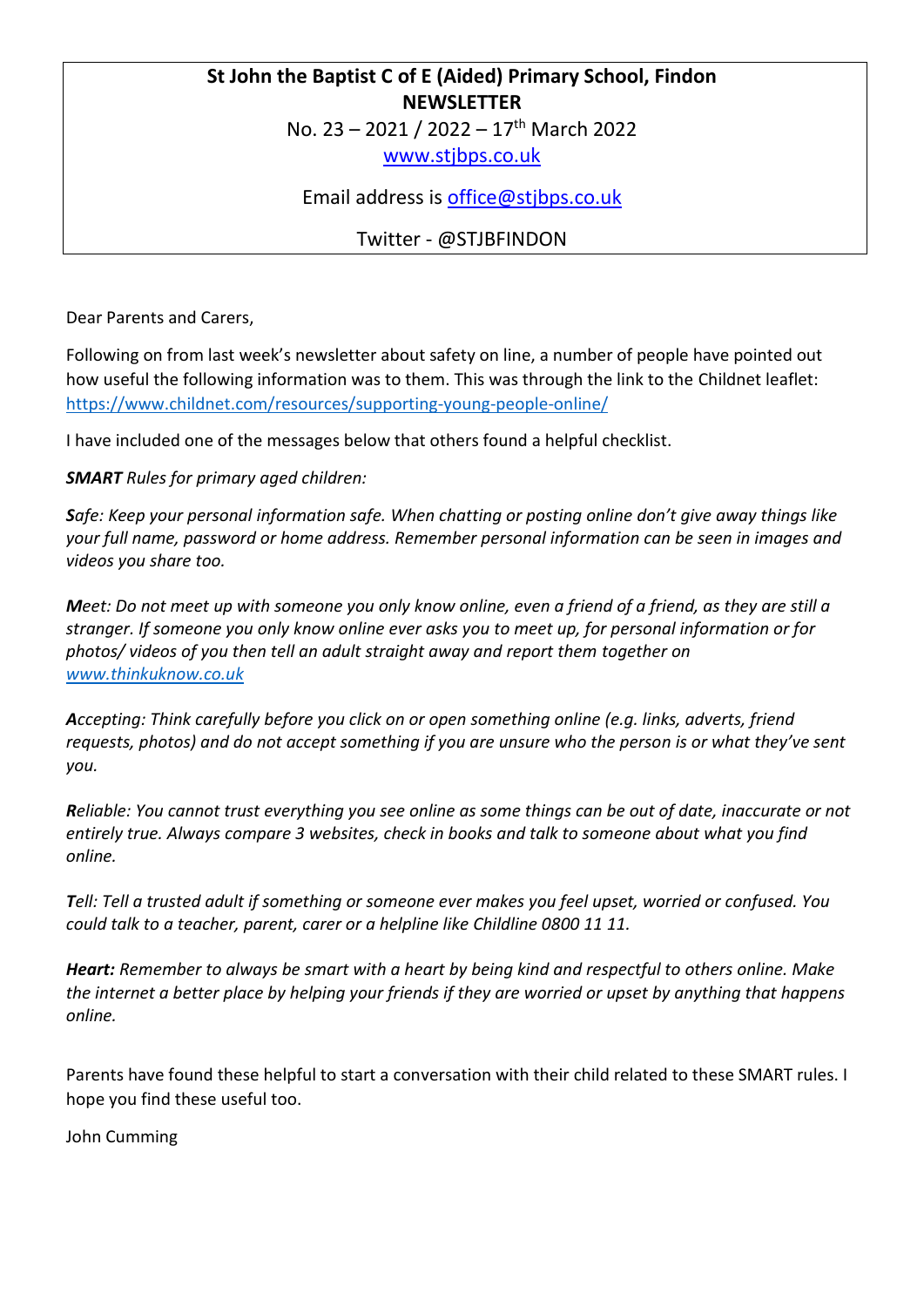# **COMIC RELIEF – FRIDAY 18TH MARCH – MUFTI DAY**

For Comic Relief this year, the School Council have come up with a variety of fun ways to raise funds for this worthwhile cause.

**This Friday will be a MUFTI day, when the children can wear any clothes in exchange for a voluntary contribution of £1 please. Also, we are delighted to be able to hold a cake sale again at school. Please bring baked donations to school on the day and be ready to purchase some delicious treats in the school hall at 3.20 pm. To allow as much space as possible for everyone, please do not bring pushchairs or prams into the hall.**

If cakes are not your thing, you could enter our 'funny pet picture competition'. Bring a funny photo of your pet, with an amazing caption to make us giggle. Don't worry if you do not have a pet; draw a picture of a dream pet with a caption. Please attach 20p to your entry and give it to Ms Lyle tomorrow morning. All entries will be displayed, with prizes for the funniest pictures. Good luck.

## **HEAD BOY AND HEAD GIRL**

We are pleased to announce that Phoebe Burnell and Oliver Wilson have been chosen as the new Head girl and Head boy respectively. Over the years, we have seen these two children grow and mature and they are now ready to take on this role with its responsibilities.

Our gratitude and thanks go to Celeste Partington and Rory Panter, the out-going Head girl and Head boy, for their wonderful work since the beginning of the year. They should be proud of their achievements. Thank you.

# **RECEPTION CHILDREN HEALTH SCREENING**

Unfortunately, the Sussex 5-19 Healthy Child Programme screening team did not carry out the Reception health screenings this week because they were short staffed. They will be in contact shortly to arrange a new date.

### **CHARTWELLS SURVEY**

Please take a look at the attached annual parent survey from Chartwells, our hot meals provider. They would like as many parents as possible to complete the survey.